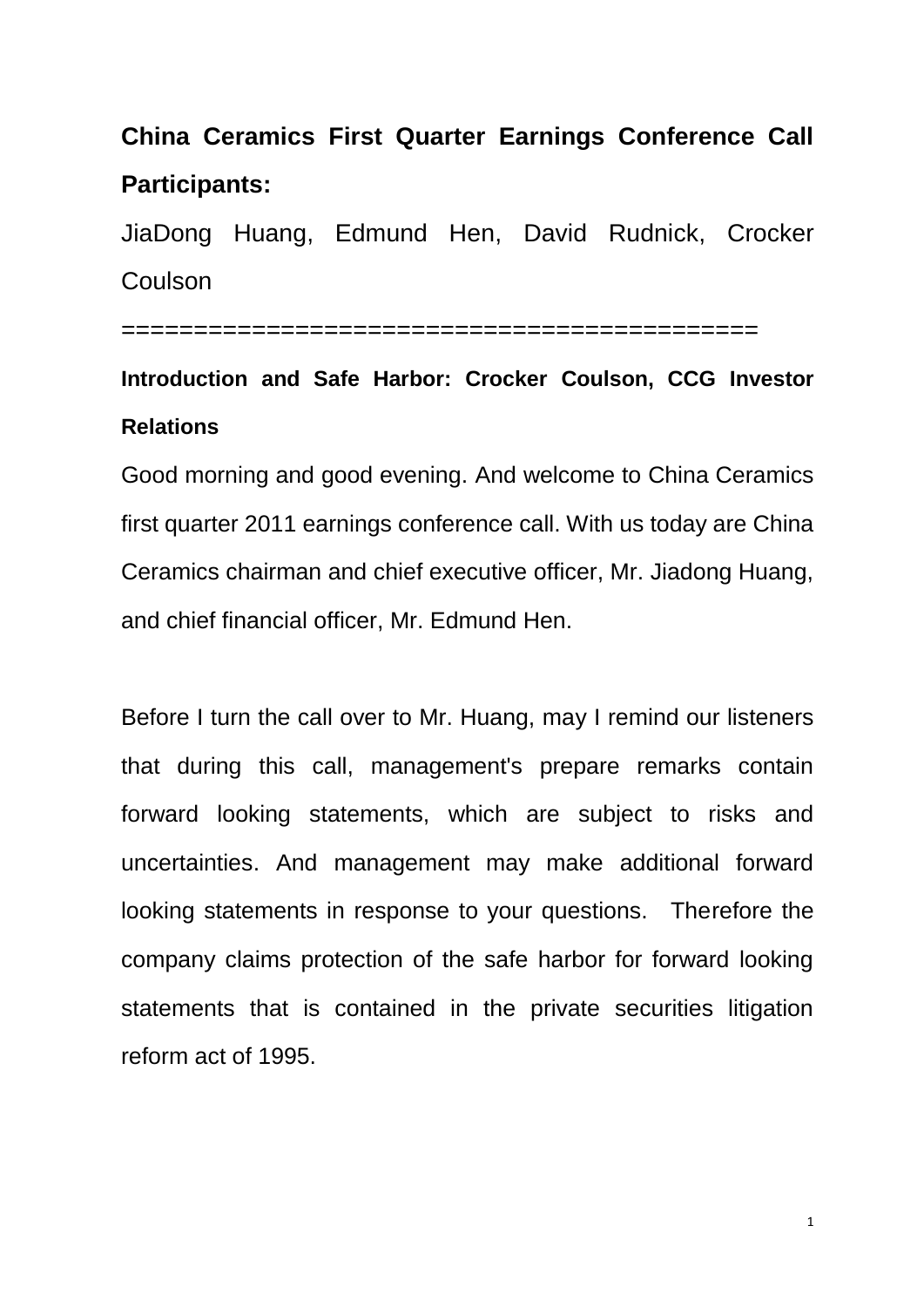Actual results may differ from those discussed today. And we refer you to a more detailed discussion of the risks and uncertainties with the company's filing with the Securities and Exchange Commission. In addition, any projections as to the company's future performance represent management's estimates as of today, May 9, 2011. China Ceramics assumes no obligation to update these projections in the future as market conditions change.

To supplement its financial results presented in accordance with IFRS, management may make reference to certain non GAAP financial measures, which the company believes provides meaningful additional information to understand the company's performance. A statement reconciling any non GAAP measures to nearest GAAP equivalents can be found on the earnings press release earlier today.

And now it's my pleasure to turn the call over to China Ceramics' chairman and CEO, Mr. Jiadong Huang and China Ceramics' CFO, Mr. Edmund Hen, who will be translating for Mr. Huang. Mr. Huang, you may proceed.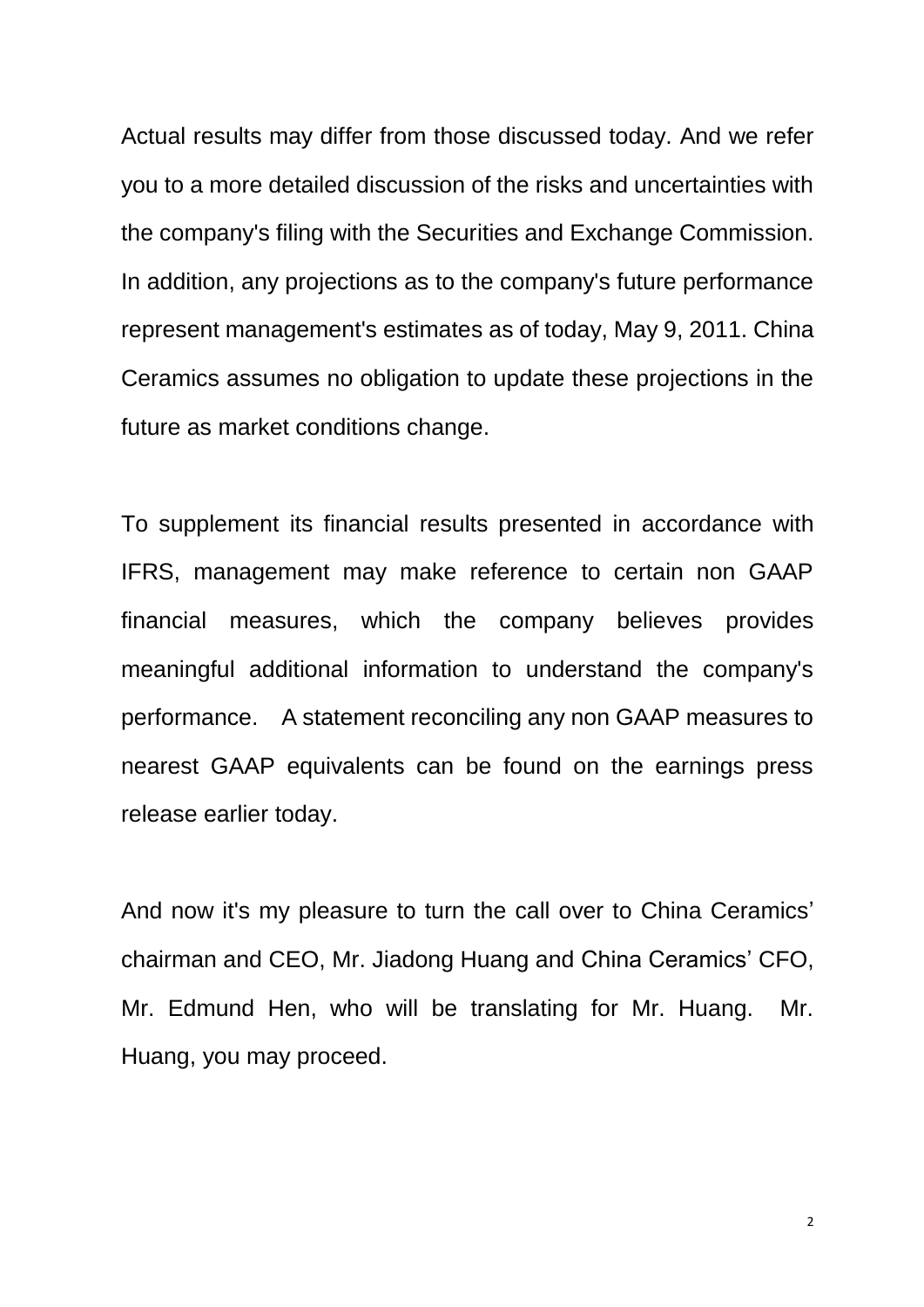## **Opening Remarks: Mr. Huang, CEO of China Ceramics**

谢谢Crocker。

欢迎大家参加我们2011年第一季度利润报告电话会议。

Thank you, Crocker.

Welcome to everyone joining our 2011 first quarter earnings conference call.

我们非常高兴在这里跟大家分享又一个杰出的季度报告。

We are very pleased to report another quarter of exceptional results.

第一季度的财务数据亮点有:

- 收入比去年同期增长了 34.4%,达到三亿零七百九十万人 民币,约合 4680 万美元
- 毛利润比去年同期增长了 37.5%, 达到 9530 万人民币, 约 合 1450 万美元
- 毛利润率为 31.0%,相比夫年同期的 30.2%有所增长。
- 净利润比去年同期增长了 19.2%, 达到 5400 万人民币, 约 合 820 万美元
- 不包括非现金以股票为基础的奖励计划费用,非通用会计准则 的净利润为 6110 万人民币,约合 930 万美元,上涨了 34.9%
- 全面摊薄的每股收益为 2.96 人民币或 45 美分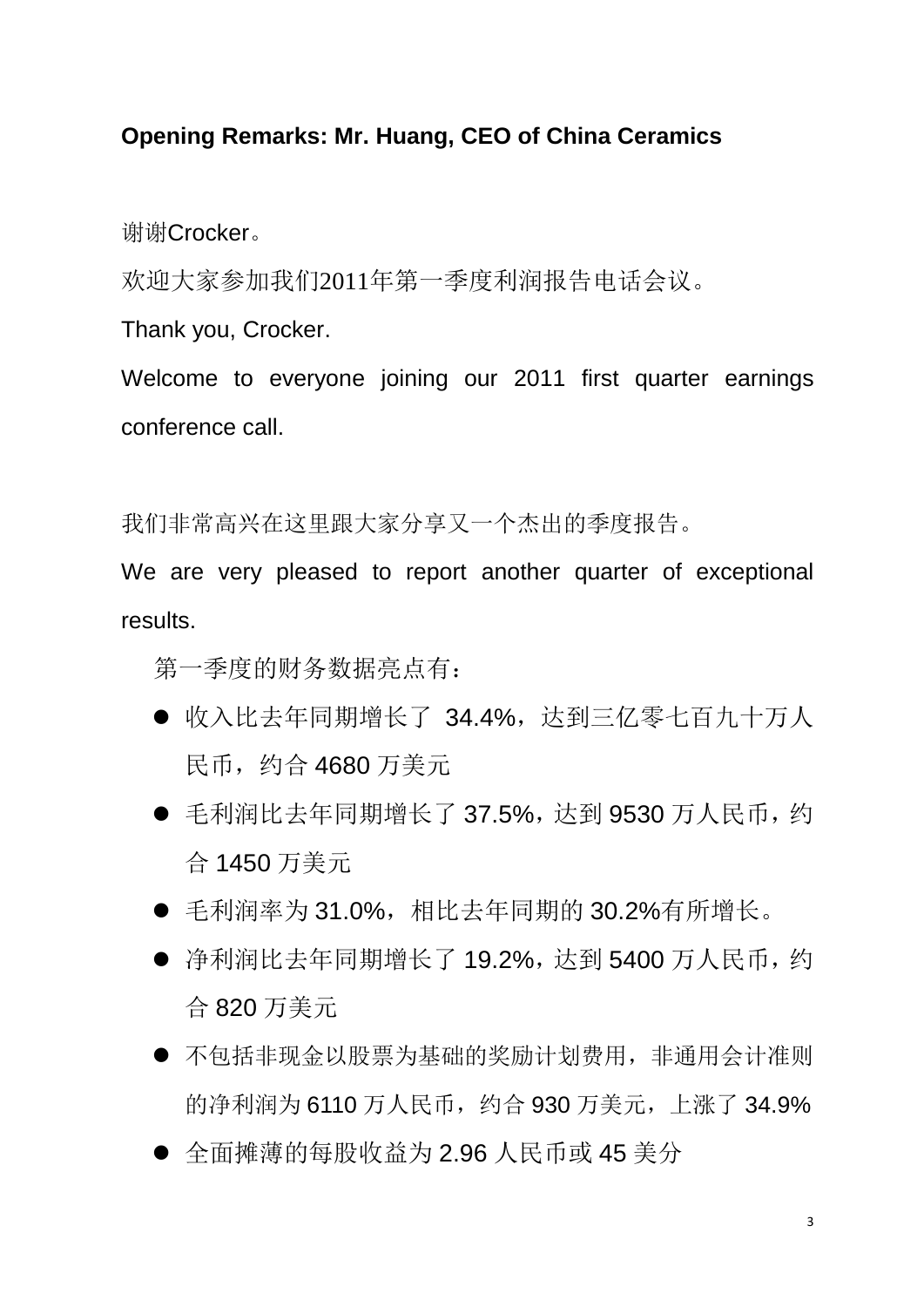The highlights for the first quarter include:

- Revenues up 34.4% to RMB 307.9 million, equivalent to \$46.8 million;
- Gross profit was RMB 95.3 million, equivalent to \$14.5 million, representing a 37.5% increase from previous year;
- Gross profit margin was 31.0%, compared to 30.2% in the same period of 2010.
- Net profit was RMB 54.0 million, or \$8.2 million, up 19.2% from the same period of previous year.
- Excluding the non-cash share-based compensation expenses, Non- GAAP net profit was RMB 61.1 million or US\$ 9.3 million, up 34.9% from the first quarter
- Earnings per fully diluted shares were RMB 2.96, equivalent to 45 US cents.

从去年年初开始,我们就一直致力于扩大公司的产能。2010年年初, 我们仅有晋江恒达一个工厂,瓷砖的年产能为 2800 万平米。在 2010 年 1 月份收购了高安的恒达利工厂并且不断升级两个工厂的设施以 后,两家工厂目前的瓷砖年产能为 4220 万平米,预计在 2011 年年 底,年产能将达到 7200 万平米。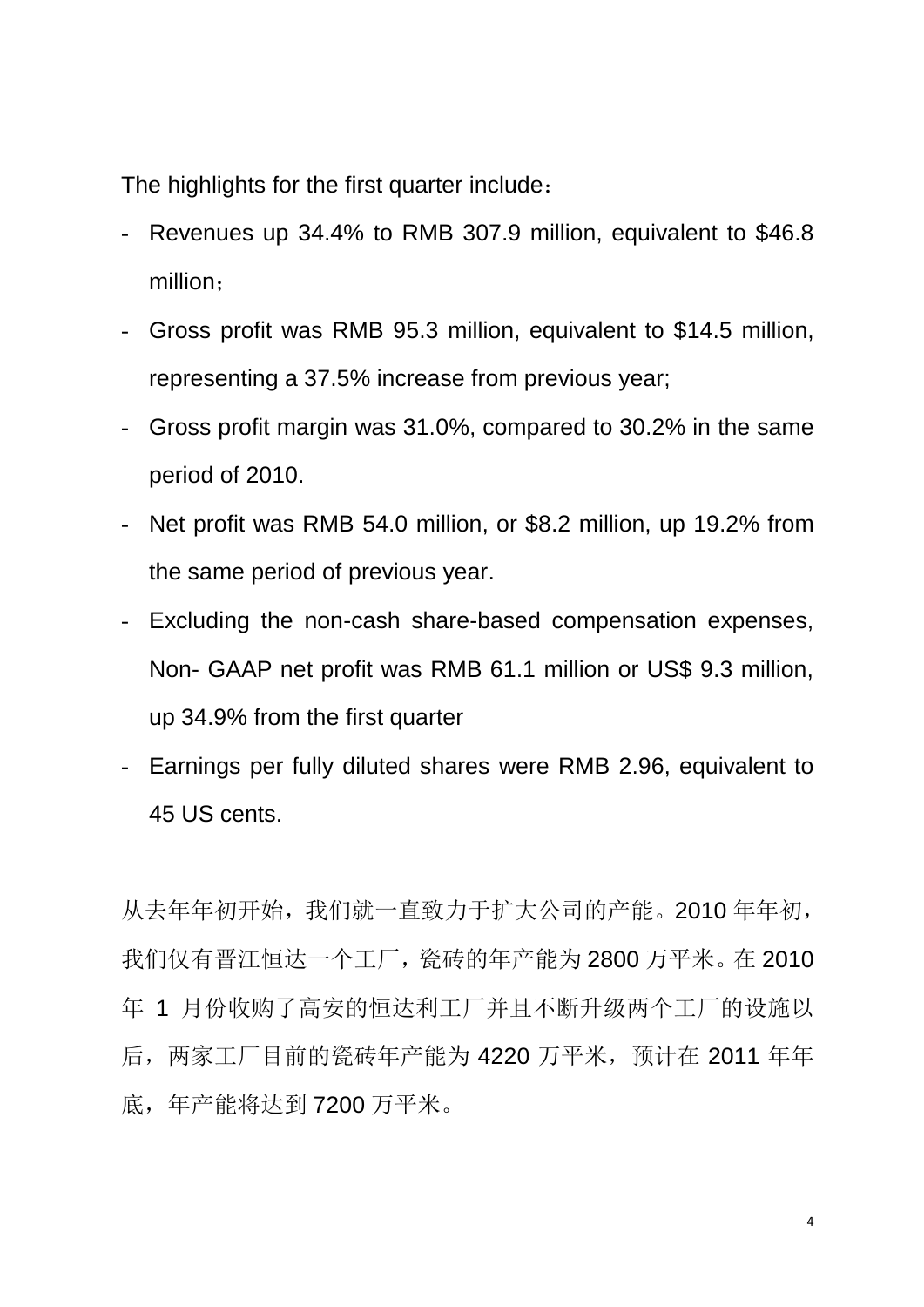Since early last year, we have been committed to expanding our production capacity. At the beginning of 2010, our only facility was the Hengda Plant, capable of producing 28 million square meters of ceramic tiles per year. With the Hengdali Plant in Gaoan acquired in January 2010 and the ongoing upgrade of both facilities, overall capacity at the two facilities is currently 42.2 million square meters of ceramic tiles. This capacity is expected to reach 72 million square meters by year end 2011.

进入 2011 年,公司将继续进行新的产品研发。2011 年第二季度,中 国陶瓷开始生产釉面仿古砖,这些砖尺寸较大,表面光滑,并且具有 大理石般的纹理。我们认为这种新产品兼具功能与价格优势,将是大 理石或其它石材的很好替代品。这些新产品的名称是"大唐陶都" As we move forward into 2011, the company continues to explore further opportunities in product development. In the second quarter of 2011, China Ceramics started to produce a new product series of polished glazed tiles which are large-sized ceramic tiles with glossy surfaces and marble-like patterns. We believe that this new product represents both a functional and cost-effective replacement for actual marble or stone materials. The brand name for this new product series of polished glazed tile is "Pottery Capital of Tang Dynasty".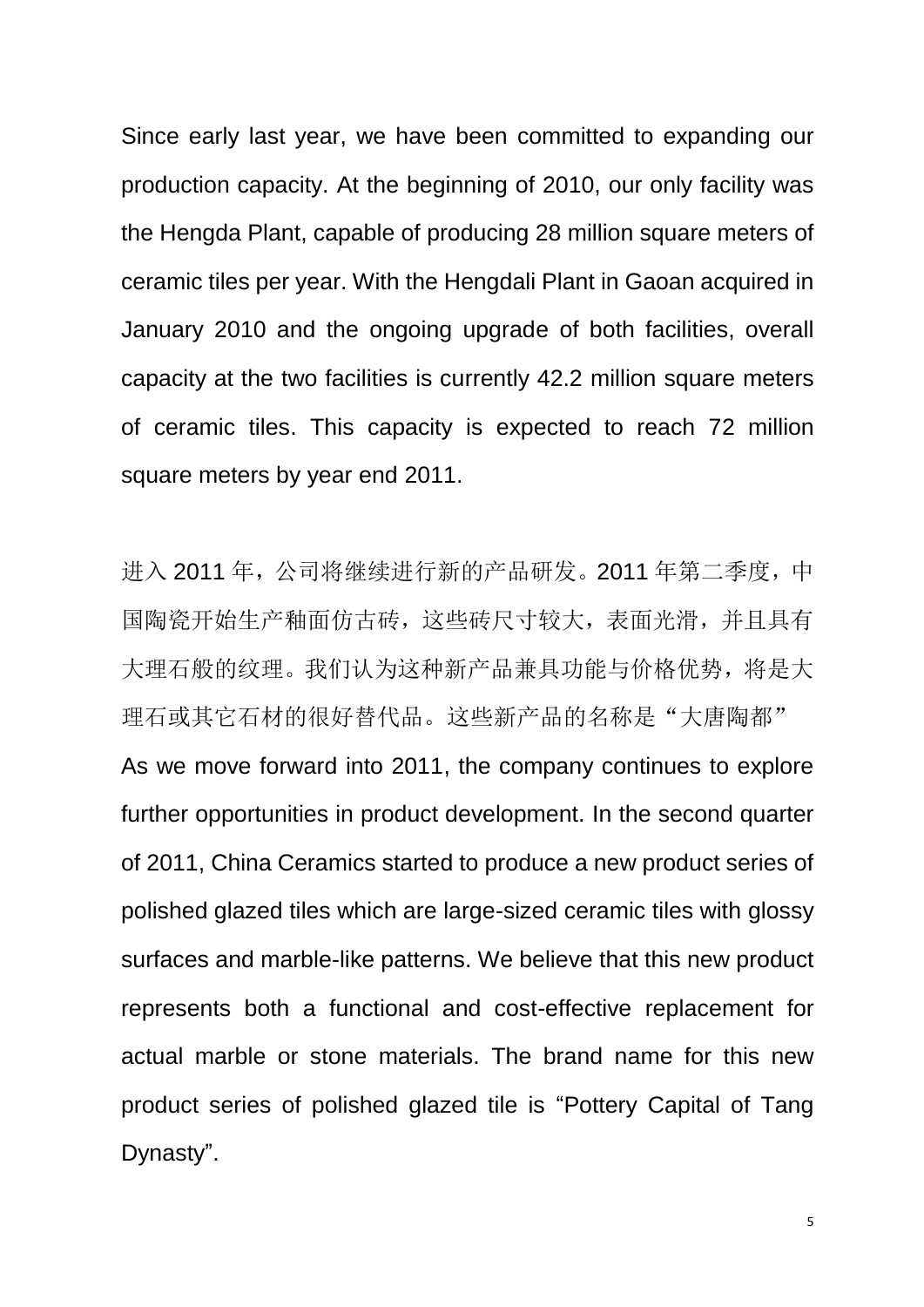另外,第一季度公司还跟恒大地产集团旗下的广州恒大材料设备有限 公司签订了合同,将为其提供大多数外墙砖。恒大地产集团是中国最 大的房地产开发商之一,在中国拥有超过 200 个房地产项目,仅 2011 年一季度,房屋销售面积就达到 300 平米。合同有效期自 2011 年 1 月 1 日至 2011 年 12 月 31 日止。该合同的销售额将从今年第二季度 开始体现。

Also during the quarter, China Ceramics signed a contract with Guangzhou Evergrade Materials and Equipment Co. Ltd, a subsidiary of Evergrade Real Estate Group to supply most of its exterior wall ceramics. Evergrade Real Estate Group is one of the largest property developers in China, with over 200 projects across China. We recorded sales volume from this account of 3 million square meters in the first quarter of 2011 alone. Sales from this contract will be recognized beginning in our second quarter this year.

我们非常高兴有机会跟大家分享这些积极的成果,并为我们的客户和 股东创造价值。我很期待在下次季度利润电话会议中继续跟大家进行 汇报。

We are very excited with the opportunities we have for delivering positive results and creating value for our customers and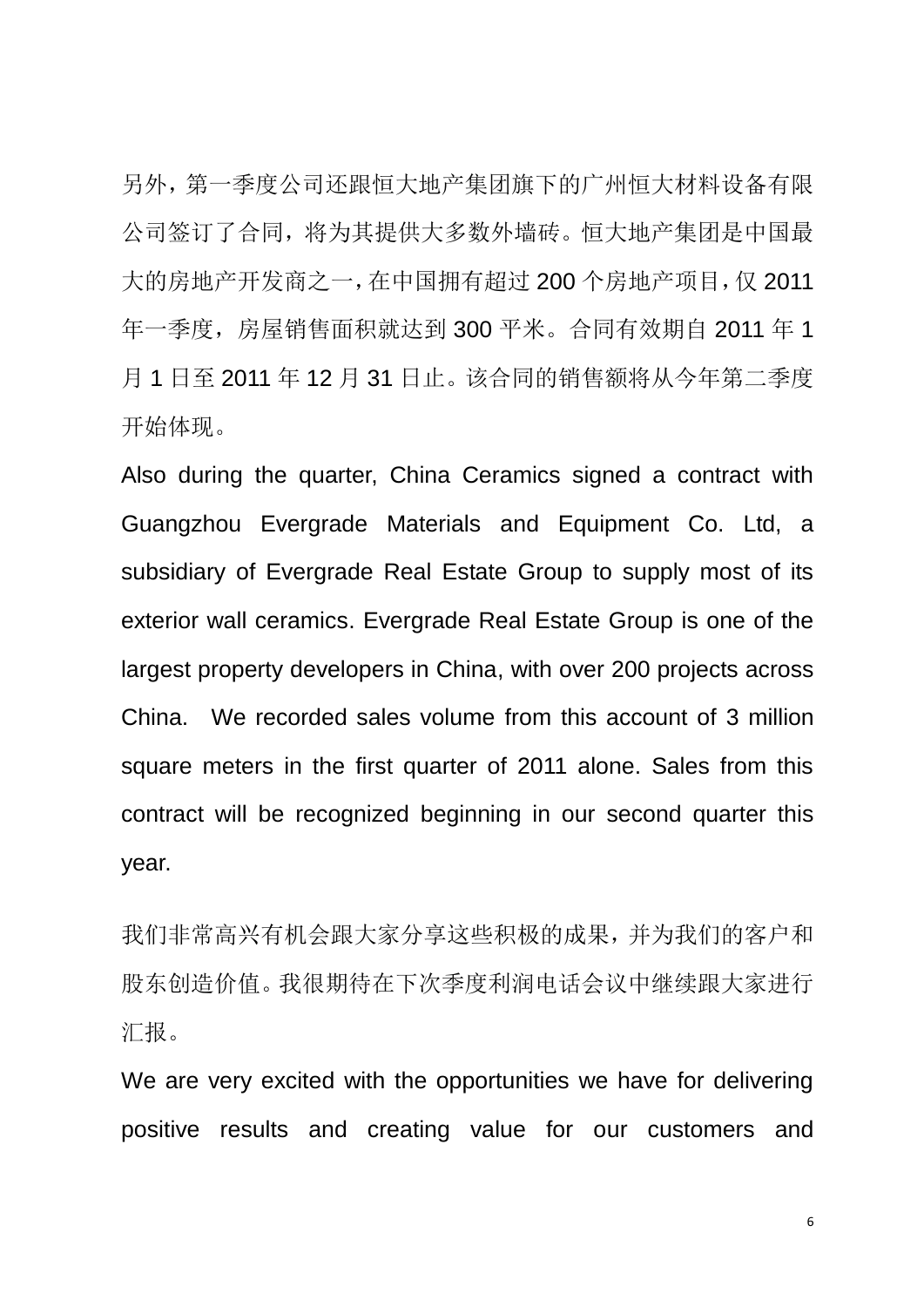shareholders. And I look forward to reporting on our progress every quarter during our earnings conference calls.

Now that I have completed translating Mr. Huang's comments, I would like to spend a few minutes discussing China Ceramics business performance. Before I go into the financials for the first quarter of 2011, let me start by providing some background about our business and industry.

China Ceramics is a manufacturer of ceramic tiles used for exterior siding and interior flooring in residential and commercial buildings. We now have two facilities, one located in JinJiang, Fujian province and the other in Gaoan, Jiangxi province. Both locations were strategically chosen for their specific site resources, within the major ceramic tile manufacturing areas in China.

The company was founded by our CEO, who has spent most of his career in the construction and materials distribution business. China Ceramics has benefited from Mr. Huang's extensive experience in and knowledge of the ceramics tile industry.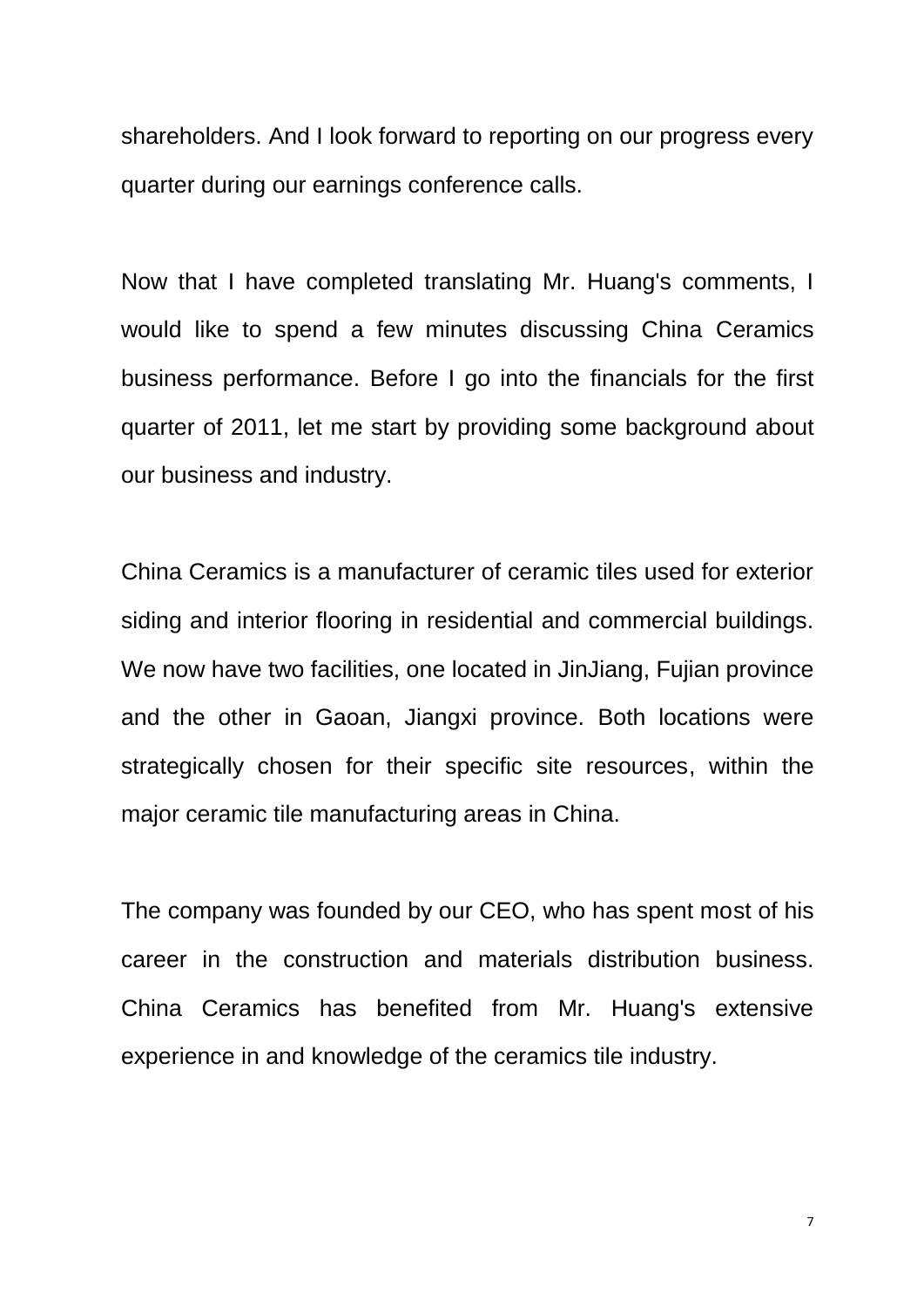China Ceramics has a very broad product offering with six different types of tiles with over 2,000 different combinations of products. About 90% percent of our products are sold through our 40 distributors. About 90% of our products are custom-made, which enables premium pricing, and we also differentiate ourselves through our strong R&D capabilities. In 2010, China Ceramic was the only ceramics company recognized among Asia's top 500 brands.

We are confident with the growing demand for our products which is driven by a robust property development market in China. The key underlying trends supporting the growth of our business include, first of all, vastly improved GDP per capita in China, which has spurred construction as well as a sustained urbanization trend in China; secondly, the continued growth of Tier II and Tier III cities in China, which is our primary market. With respect to Tier II and Tier III cities, in light of a new wave of tightening policies released by municipal governments to control rising property prices in Tier I cities, real estate developers have tapped into Tier II and Tier III cities where less restrictions are imposed. The influx of land supply recorded in Tier II and Tier III cities in 2010 will be transferred to the construction pipeline in the next several years, creating large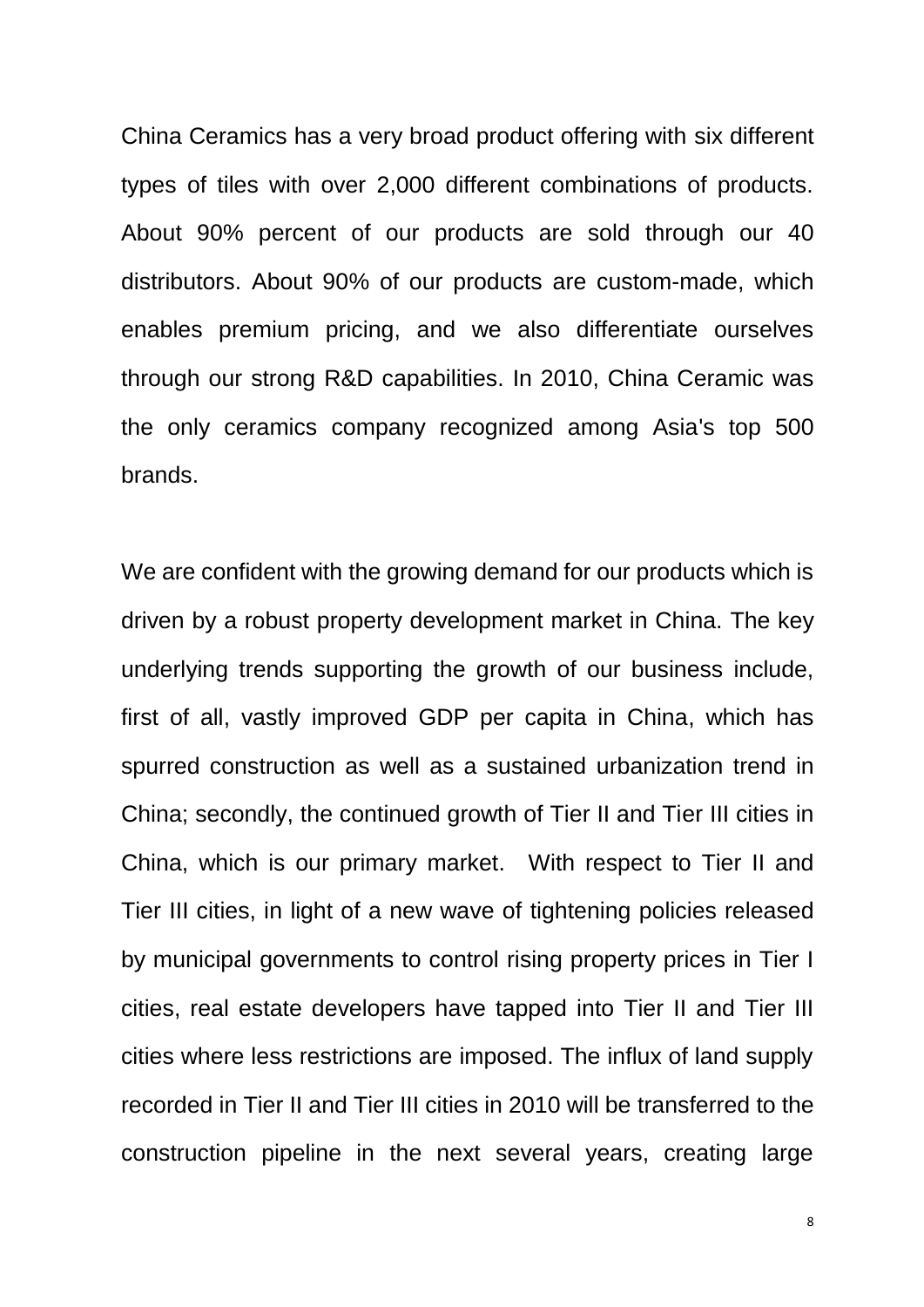demand for construction materials which includes ceramics products. The third trend key trend underlying our growth is the government's plan to invest in low income housing. The current target is to build 36 million units of low income housing over the next five years, of which 10 million will be built this year.

With this macroeconomic scenario as a backdrop, we see the significant opportunity for China Ceramics to grow its top and bottom line in the years ahead while we expand the capacity of our two production plans to meet customer demand.

Now, moving on to a more detailed discussion of our financial results….

### **[Overview of 1Q results: Edmund Hen, Chief Financial Officer]**

**Revenue** for the first quarter of 2011 was RMB 307.9 million, equivalent to \$46.8 million, up 34.4% compared to last year. The increase was primarily driven by a 29.5% increase in output from 8.8 million sq. meters to 11.4 million sq. meters, as a result of upgraded production capacities at both the Hengda and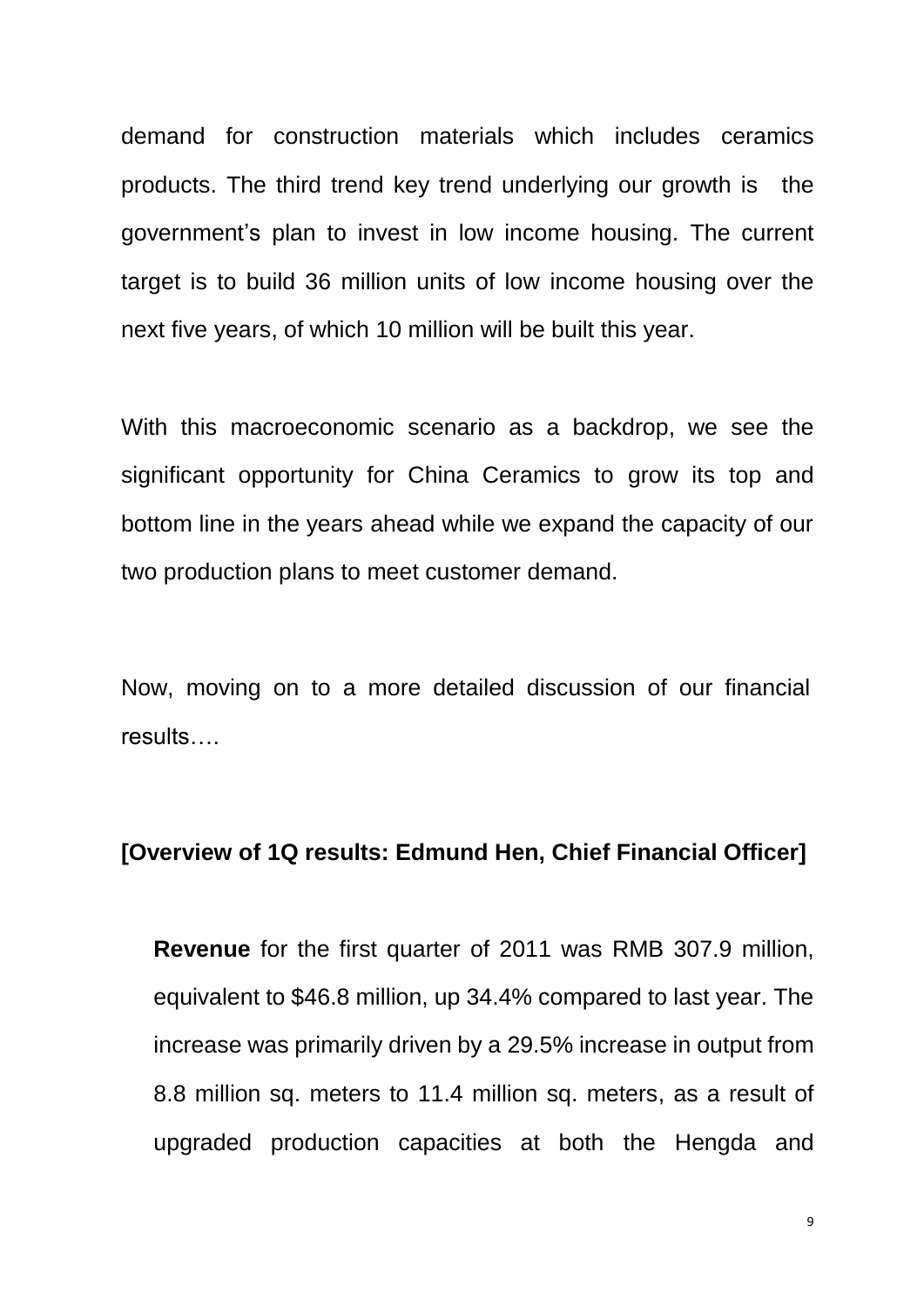Hengdali plants. We also raised the selling price of our porcelain tile by 5% in February 2011, which led to \$1.6 million of the revenue increase.

**Gross profit** for the first quarter of 2011 was RMB 95.3 million, or \$14.5 million up 37.5% from the last year. Gross margin was 31.0%, compared to 30.2% for the same period last year.

**Administrative expenses** for the first quarter were RMB 15.6 million, or \$2.4 million, up 169% from last year. The year over year increase was primarily due to the additional expenses of \$1.1 million of non-cash share-based compensation expenses related to an incentive program to retain directors and senior management.

**Profit before taxes** for the first quarter was RMB 74.9 million or \$11.4 million, up 23.8% from the comparable period last year. The year over year increase was a result of higher revenue though somewhat offset by higher administrative expenses, discussed earlier.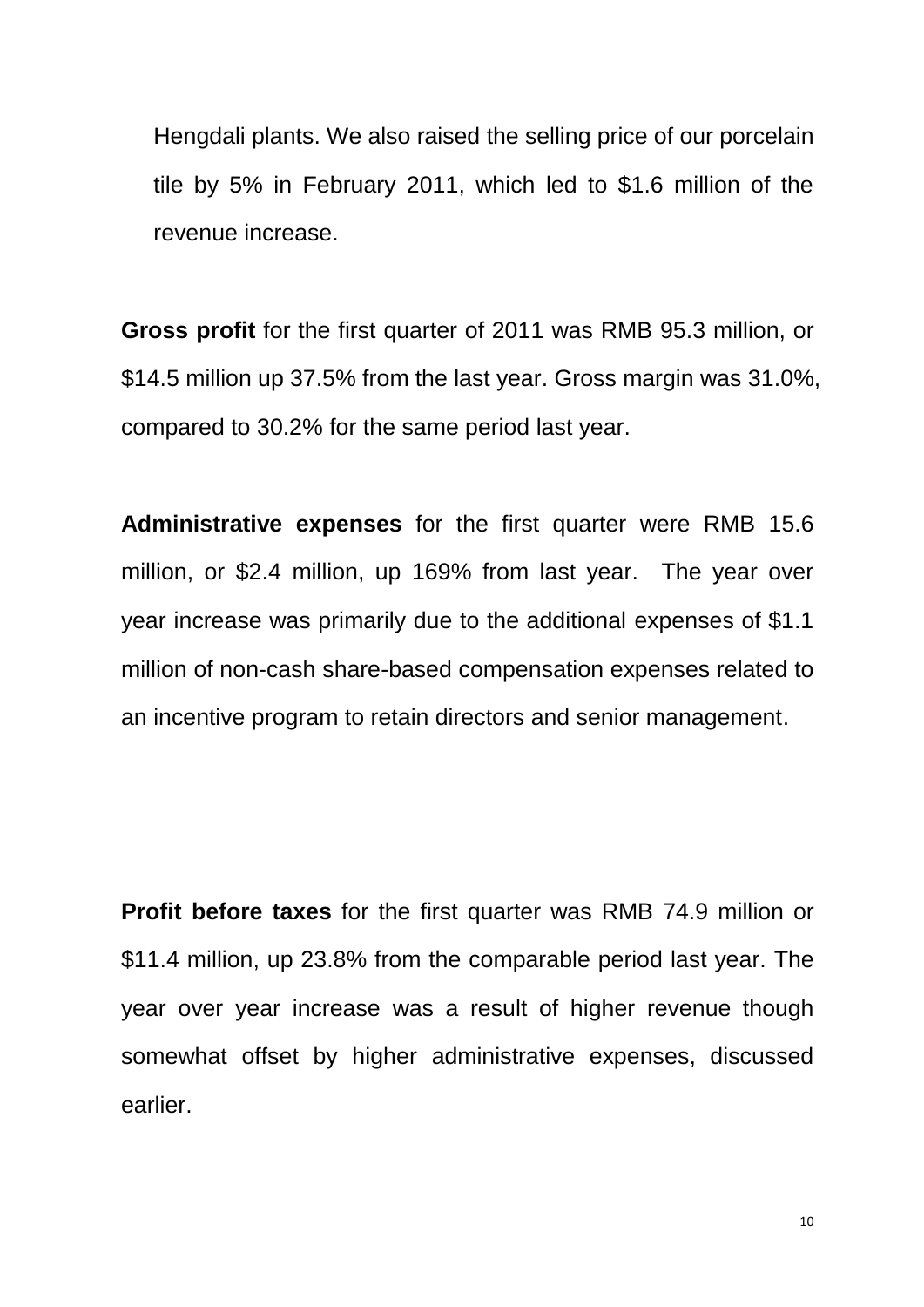**Net profit** for the first quarter of 2011 was RMB 54.0 million, or \$8.2 million, up 23.8% from the comparable period in 2010, resulting from high revenue but somewhat offset by higher administrative expenses.

**Earnings per fully diluted share** were RMB 2.96, or \$0.45, for the first quarter of 2011, down 33.5% from the same period last year. The year over year decrease in earnings per share was due to an increase in shares outstanding year to year.

**Non-GAAP earnings per fully diluted share**, which excludes the effect of share-based compensation expenses, was RMB 3.35, or \$0.51, compared with RMB 4.45 or \$0.65 in 2010. Again, this decrease is attributable to the increase in the company's shares outstanding from the first quarter of last year.

Turning to our balance sheet, we had cash of RMB 84.9 million, or \$13.0 million as of March 31, 2011, compared to RMB 263 million or \$39.9 million at the end of last year. Cash was spent on capital expenditures related to the upgrade of both the Hengda and Hengdali plants.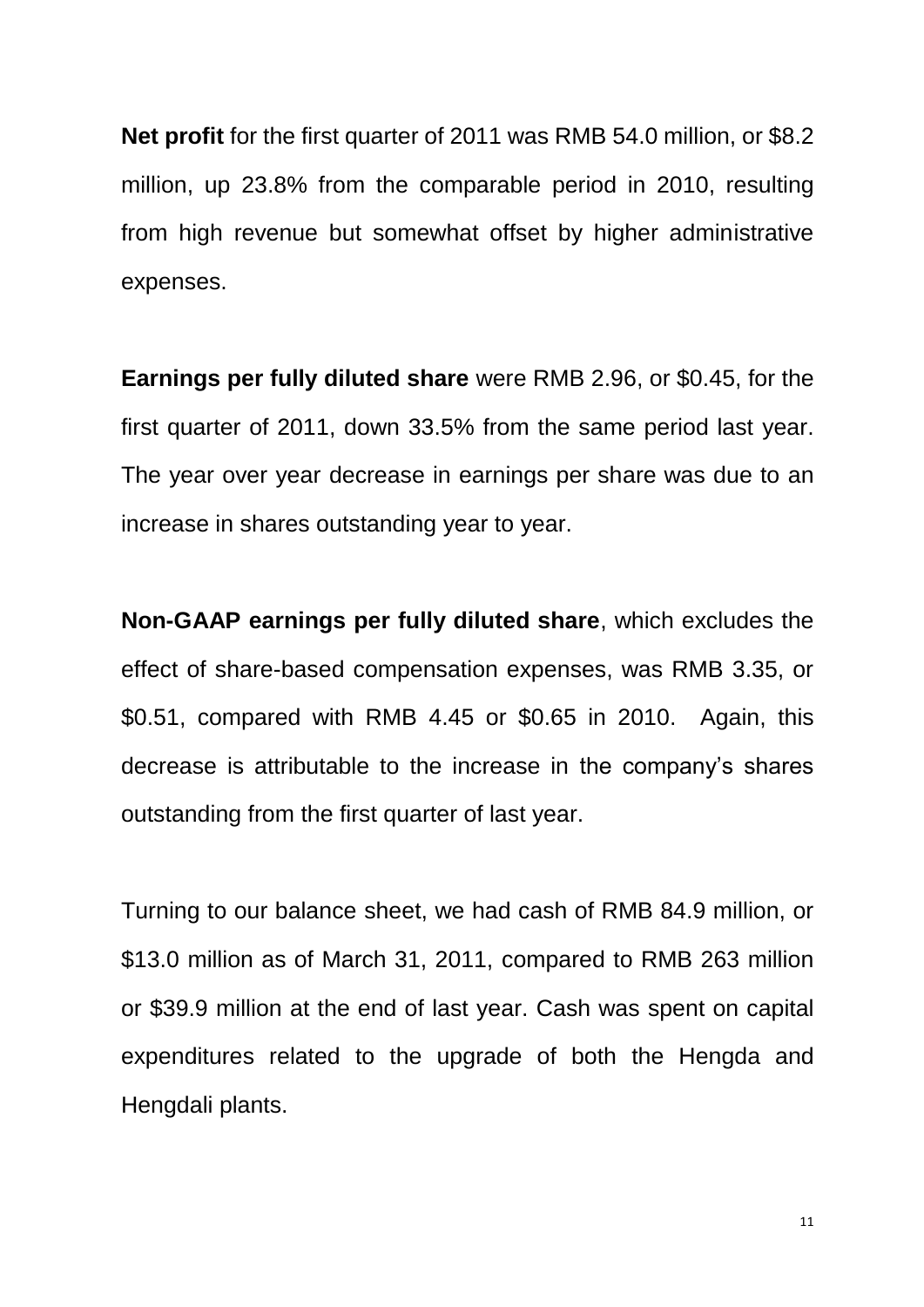As of March 31, 2011, we also have an inventory turnover of 83 days compared to 73 days as of December 31, 2010. Our receivables turnover was 91 days, and the payables turnover was 82 days. Bank borrowings were RMB 97 million, or \$14.8 million, up just modestly from \$14.7 million as of year end.

Capital expenditures for the first quarter were approximately RMB 164.2 million, equivalent to \$25.0 million. The company invested RMB 35.1 or \$5.4 million to replace and improve older manufacturing equipment at the Hengda facility. Further improvements in 2011 are expected to result in total production capacity at the facility of 42 million square meters per year. Total expenditures in 2011 for Hengda are estimated to be RMB 175 million or \$27 million.

For Hengdali, capital expenditures were approximately RMB 129.1 million or \$19.6 million in the first quarter. Additional expansion is expected to result in total production capacity at the facility of 30 million square meters per year. Total expenditures for Hengdali in 2011 are estimated to be around \$30 million.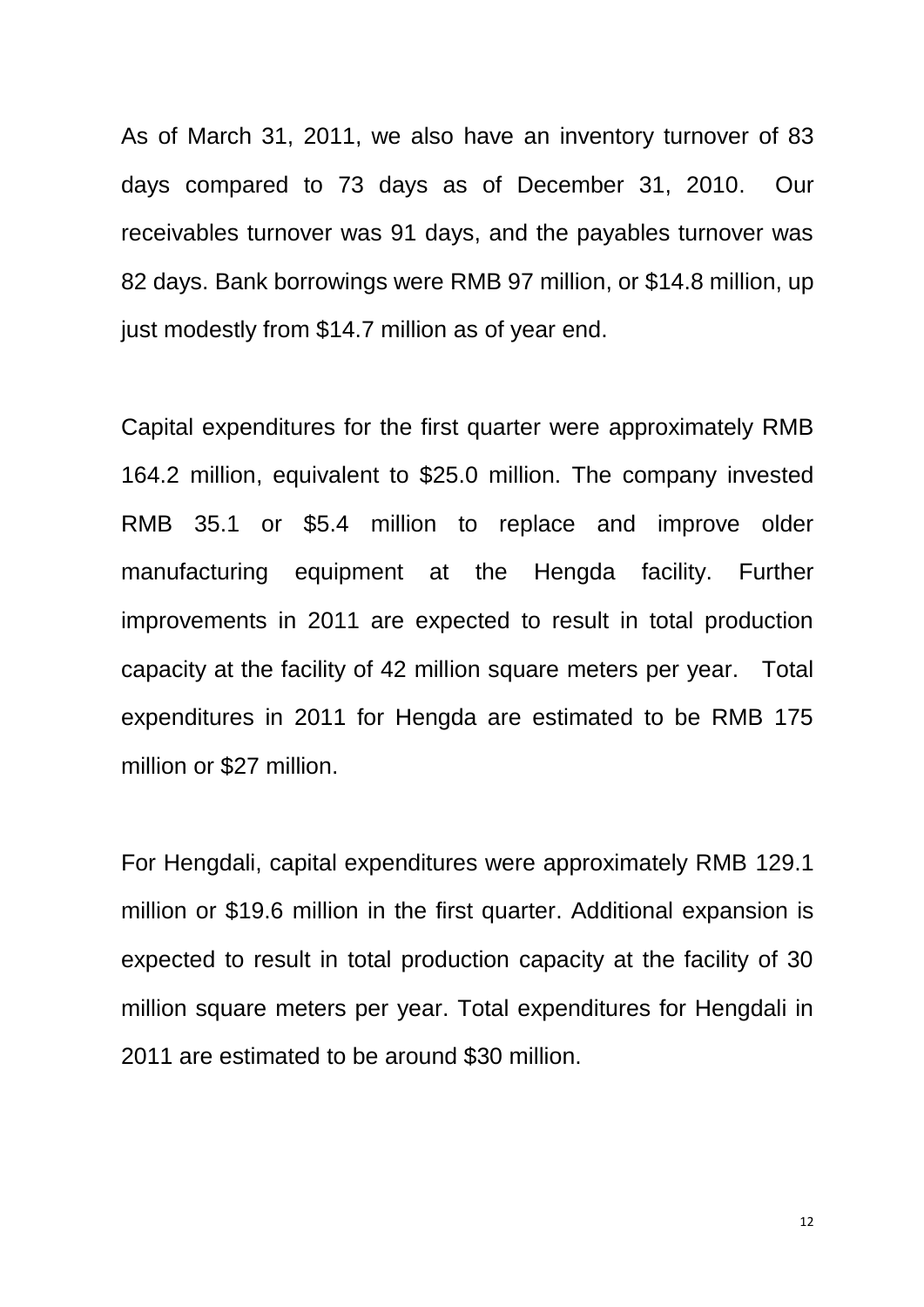The completion of Phase III at Hengdali will be postponed to the end of 2012. Capex for Phase III is expected to be approximately \$35 million and it is expected to provide an additional 14 million square meters of capacity in 2013.

The Company believes that its cash flow from operations combined with its cash balances and borrowing capacity will be sufficient to meet the remaining capital expenditure requirements of the production associated with the Hengda and Hengdali facilities.

### **Moving on to our outlook:**

Turning to our outlook, the Company's backlog of orders for delivery in the second quarter of 2011 is approximately \$56.9 million, representing a year-over-year growth rate of 36.9% compared to the first quarter of 2010. The expected sales volume in the second quarter of 2011 is approximately 13.8 million square meters, representing a 30.2% increase from the same period last year. Overall, we are very excited about our future prospects. And we look forward to reporting positive results in quarters ahead.

We are committed to providing investors with that great and timely information to allow them to make a fair assessment of the value of